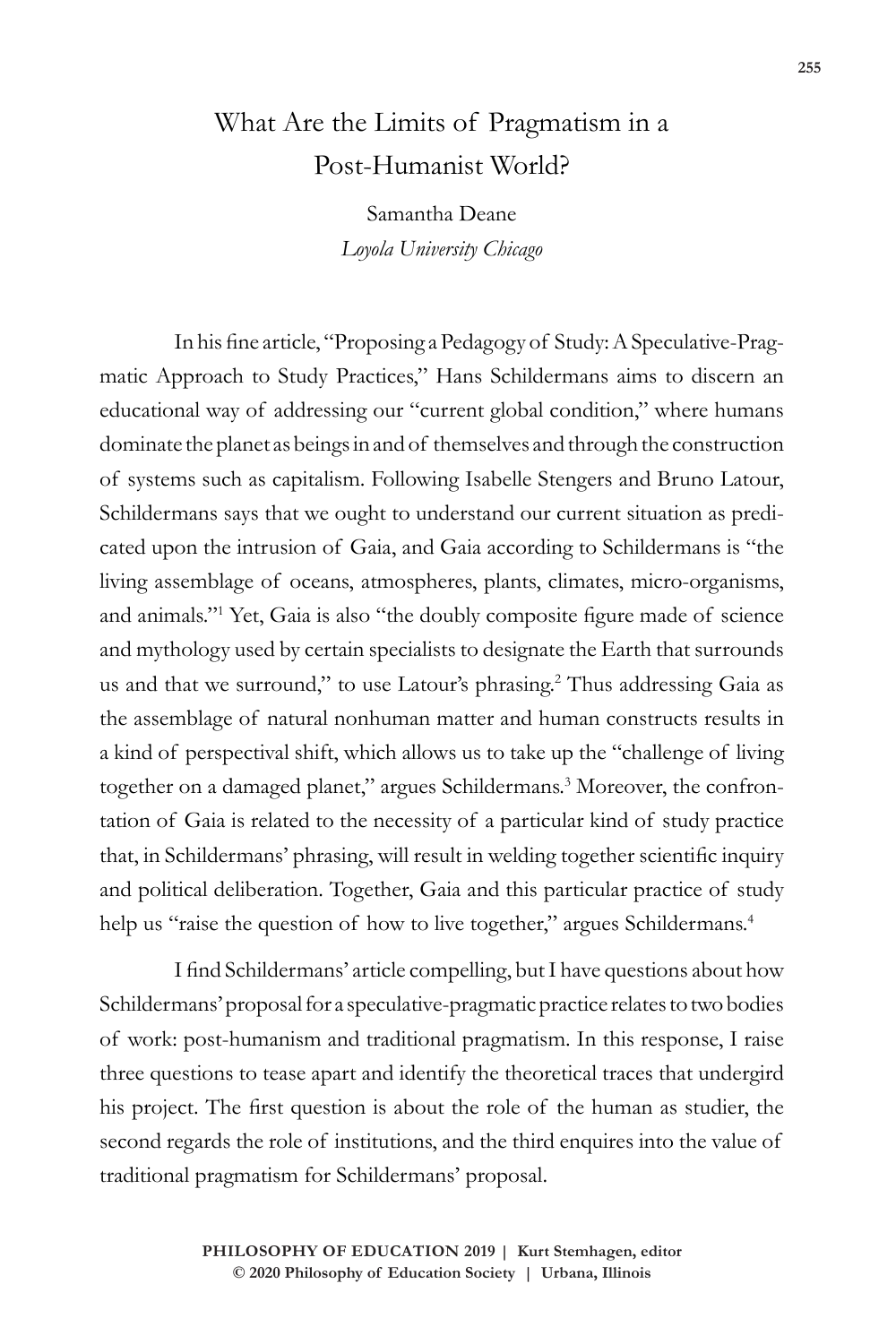As I understand it, humans remain the central actors in this proposition. Although the recognition of Gaia prompts us to consider problems anew, Gaia herself is not a participant in the study. Rather, Schildermans positions Gaia as an uninterested but important catalyst that enables humans to think about their own extinction. In other words, the assemblages that make up our natural and built environment will outlast human life, while microbes and material things will "survive" an extinction event. Hence, the recognition of Gaia is of benefit to the humans who can do the recognizing insofar as they convene to stop destroying one another and their environment. As I understand Schildermans and Stengers, the point here is that viewing our earth-as-Gaia, and not just earth-as-planet, is akin to a Copernican revolution in that it "asserts a new truth" and leaves the door open for new theories about how we ought to live. This is a compelling and important argument. However, there seems to be a disjuncture between arguing that we must shift our focus and acknowledge Gaia and nonhuman actors in order to de-center the human, and proposing the human as studier to do so. If the problem is that our conceptions of earth and life on earth are too human-centered and that "humans have become a force with the same amplitude as volcanoes" then why propose a solution that is also centered on the human?<sup>5</sup>

On Schildermans' view, although study practices can be institutionalized, ensconcing them in institutions like the University might lead to the generation of another big actor in the "History of Anthropos." Hence, he says that study practices ought to be ensconced in our small-scale interactions with one another. A study practice emerges when a small group of people convene to address shared conditions that affect each person, such as poverty or a housing shortage. In becoming problematic the situation becomes a cause for collective thinking where each person's opinion is taken up as an adventure with which to engage. In Schildermans' words: "To initiate an adventure means, however, not to denounce these opinions in order to unveil the truth—as if there would be something more true than the hopes, fears, dreams, and doubts that are related to a situation that is perceived as problematic—but to activate this landscape of diverging opinions in a way that makes something present so that this landscape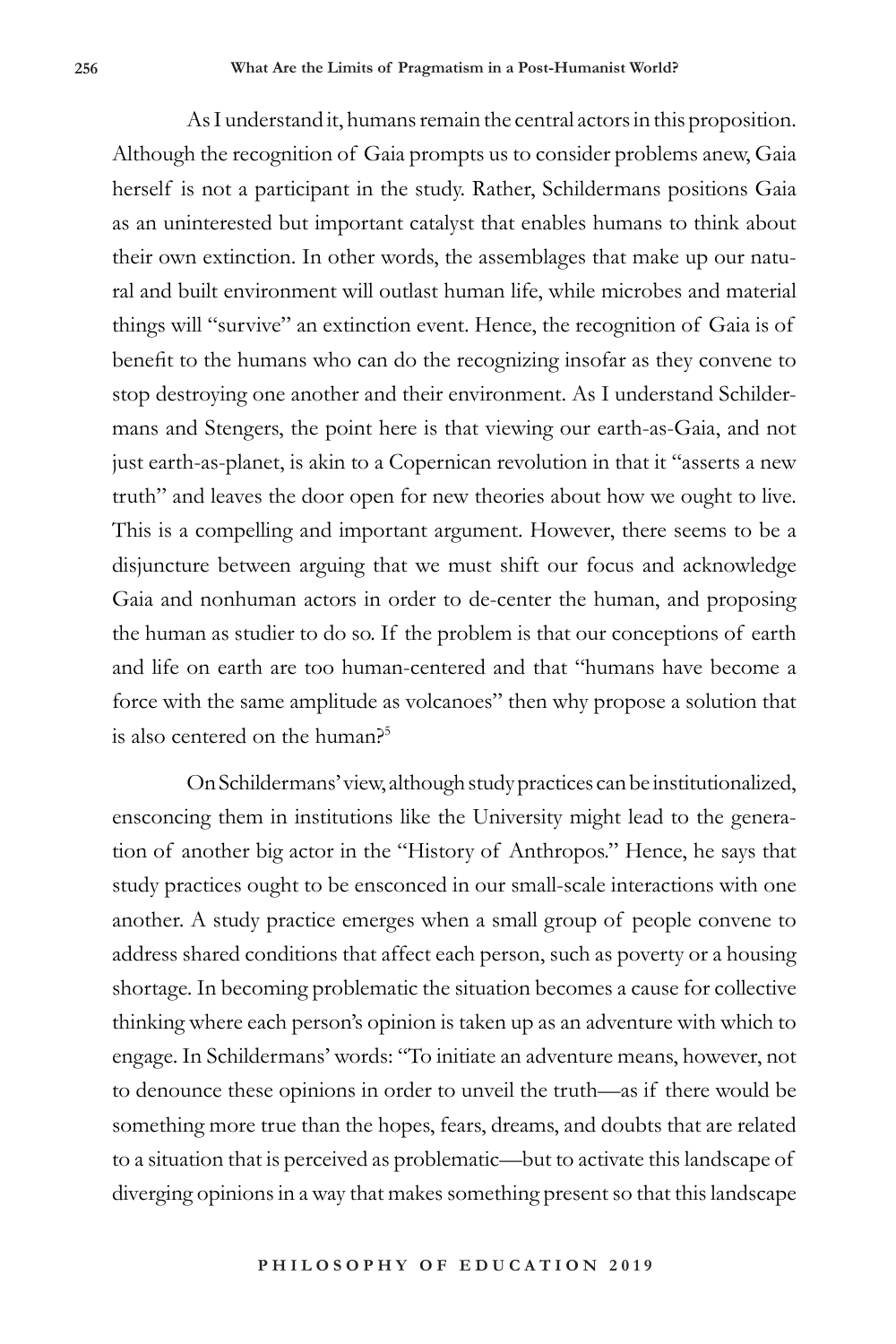of often contradictory claims can be transformed into a fabulous scenery of contrasting shades."<sup>6</sup> Thus, study practices illuminate diverse perspectives and ideas in a way that presupposes creative thinking about the future.

Beyond the brief comments about the institution of higher education, Schildermans does not expound on the role institutions can or ought to play in the instantiation of these study practices. Institutions can certainly become structures of ossified human practice or thought, but they can also be important forces of learning and reconstruction. Sticking within Schildermans' theoretical lexicon, Bruno Latour is helpful here. Speaking to the need to think of science studies and not Science (with a capital S), Latour puts it this way: "In a situation of heated controversy, when it is a matter of obtaining valid knowledge about objects as complex as the whole systems of the Earth, knowledge that must lead to radical changes in the most intimate details of existence for billions of people, it is infinitely safer to rely on the institution of science than on indisputable certainty."<sup>7</sup> In this case the institution of science, with its material and mundane entanglements, is what ensures that the results of any inquiry are valid and robust and that the inquiry continues. Put another way, if the objective is to instantiate study practices that help us make sense of more entanglements and complex constraints imposed by diverse and diversifying beings, then shouldn't we take seriously the ways in which institutions can aid in the perpetuation of these study practices? In addition, for traditional pragmatists such as John Dewey and Jane Addams, institutions promote evolutionary learning as they instantiate new habits. This ought to be a key consideration for Schildermans, who describes the art of study practices as a "composition without composer."<sup>8</sup> If there is no composer and no authority or teachers, then this new study practice seems to mandate an institution through which the practice can be transmitted.

I am sympathetic to Schildermans' distillation of this speculative-pragmatic study practice. By including in his proposition the qualification that study practices must begin with a contemporary and pressing problem, involve adventurous thinking, entail a problematization, and draw individuals into a collective through the art of attention, Schildermans draws on sound Deweyan and squarely pragmatic thinking about how individuals form local publics and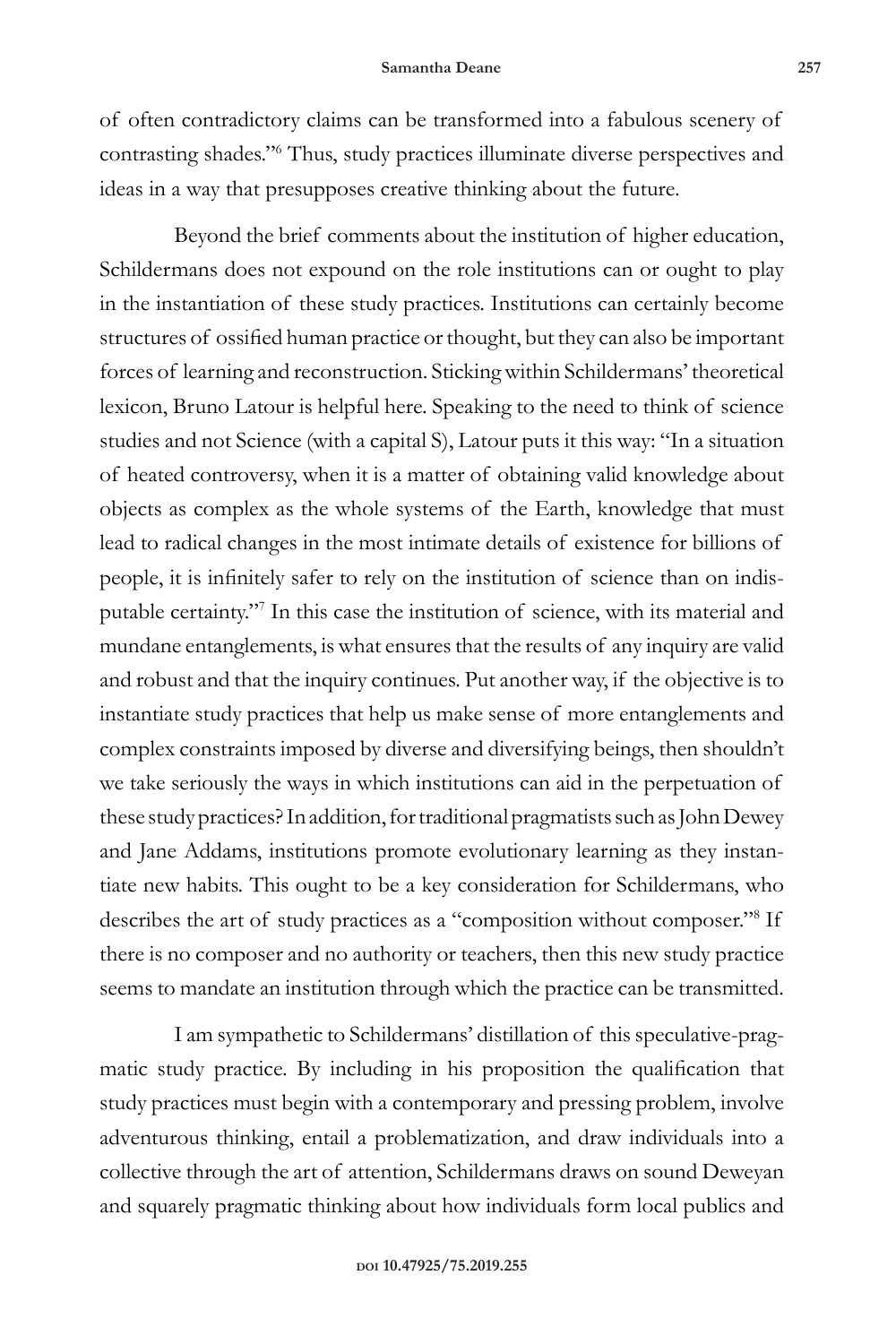make society. That said, I'm not sure what is new or better about Schildermans' speculative-pragmatic conceptualization of ideas that are integral to traditional pragmatism as characterized by Dewey. Dewey too speaks of pressing experiences, slowing down to think and consciously build habits, communication and composition, imagination, and the development of local publics. Importantly, Dewey also characterizes the emergence of undeveloped local publics that lack the tools to affect the world. In Dewey's phrasing:

> An inchoate public is capable of organization only when indirect consequences are perceived, and when it is possible to project agencies which order their occurrence. At present, many consequences are felt rather than perceived; they are suffered, but they cannot be said to be known, for they are not, by those who experience them, referred to their origins ... Hence the publics are amorphous and unarticulated.<sup>9</sup>

On Dewey's view, although a collection of individuals may develop the ability to propose creative solutions to contemporary problems, share experiences of pressing problems, and have imaginatively shared their opinions, if they cannot discern the direct consequences of that pressing experience and then communicate that perception with others, then the public is impotent and cannot effect change. Can Gaia afford the generation of more inchoate publics?

I am curious to know what Schildermans makes of these ideas. Is the "human" practice of studying sufficient for the task of effecting a change in practice or being in the world that adequately confronts the presence of Gaia? And if so, why not take up Dewey or traditional pragmatic ideas that squarely deal with what it means to be in association, to act as a public, and to grow and learn within and through institutions?

<sup>1</sup> Hans Schildermans, "The University in the Anthropocene: Proposing a Pedagogy of Study Practices That Make Thought Creative of the Future," *Philosophy of Education 2019*, ed. Kurt Stemhagen (Urbana, IL: Philosophy of Education Society, 2020). 2 Bruno Latour, *An Inquiry into Modes of Existence: An Anthropology of the Moderns*,